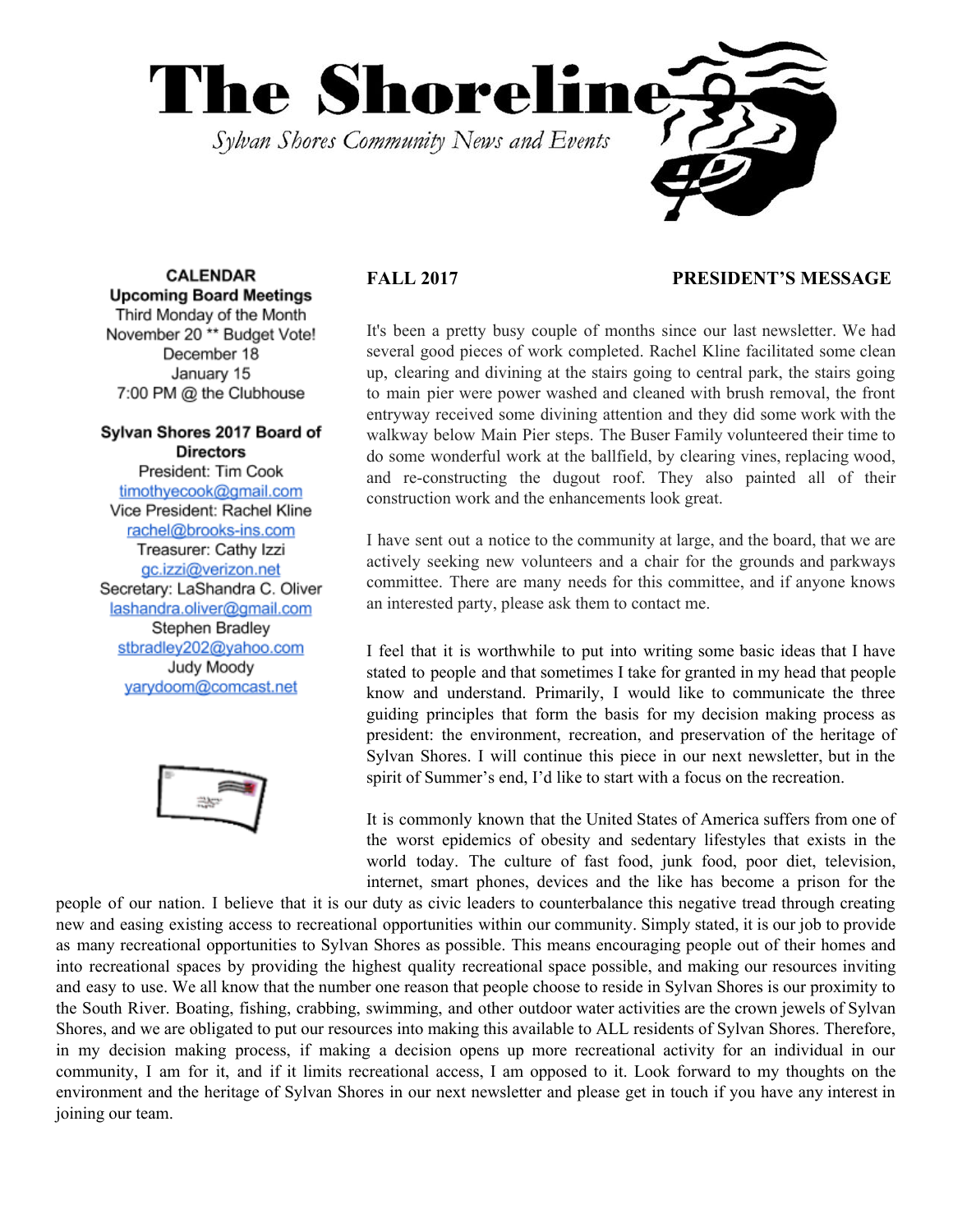

## **FALL IS HERE**

This season is arguably the most beautiful time of year in Sylvan Shores. Watching the leaves change, getting ready for the holidays, and cool air are all favorite parts of the fall. One important reminder: please be mindful of your leaves and yard waste this season. Wet leaves in the walkways and roadways can be dangerous and clog up our drains. Remember to bag up your leaves and put out for collection.

## **BACK TO SCHOOL**

As always, please be mindful of the bus stops around our area and the children on the roads. Be especially careful around turns. Students and their parents gather in the mornings and afternoons, and it is the responsibility of us all to maintain a safe speed around the neighborhood.

Parents, please remember that younger children *need* to be supervised at the bus stop. If you're unable to watch your kids, please get together with a neighbor and work it out to have a responsible adult at the bus stop every morning and afternoon.

#### **KUDOS!**

Many thanks to Sylvan Shores Residents Kristin and Joe Buser, as well as Bill Buser and many neighbors and friends for undertaking a major cleanup and restoration of our community ballpark. While the community board provided limited funding for the project, they provided many, many volunteer hours of hard labor. **Thanks!!**

Kids are currently using the ball field to practice baseball and other sports with their parents. There will be neighborhood games of various types planned for the Fall, once summer winds down & neighbors are back from vacation. Get ready for a community kickball game this fall!

*Here's some of what they did:*

*~Ordered and placed new bases ~Added a fresh coat of paint to the dugouts* *~Cleared the vines / overgrowth around the dugouts, ball field, & bleachers*

- *~Cleared a walkway behind the backstop*
- *~Killed weeds/grass & cleaned up the diamond area*
- *~Replaced the rotten wood on the backstop*

*~Replaced the roofing structure on the dugouts ~Fixed the seating area of the dugouts (as much as possible with available material)*

*~Ongoing weed-killing/maintaining the in-field*

Go check it out... it looks sooo good. Even better.... use it and enjoy it yourself!

Play catch or frisbee with your kids... or your dog …

Wide-open spaces are in short-supply and Sylvan Shores is lucky to have this park area.



## **CHECK YOUR TREES**

Every year, SSSC has a forester check the condition of trees on its properties. The forester provides fertilization as needed, and recommends trimming or removal of trees.

The Board is asking all owners to check the health of their trees and take action to prevent damage to your own home, as well as your neighbors' homes. A noticeable condition which can be easily handled is the English ivy growing on many trees in the community. English ivy strangles trees, deprives the tree's bark of normal contact with air and microorganisms and competes with the tree for nutrients and water. Go to Treestewards.org for helpful suggestions to remove ivy from your trees.

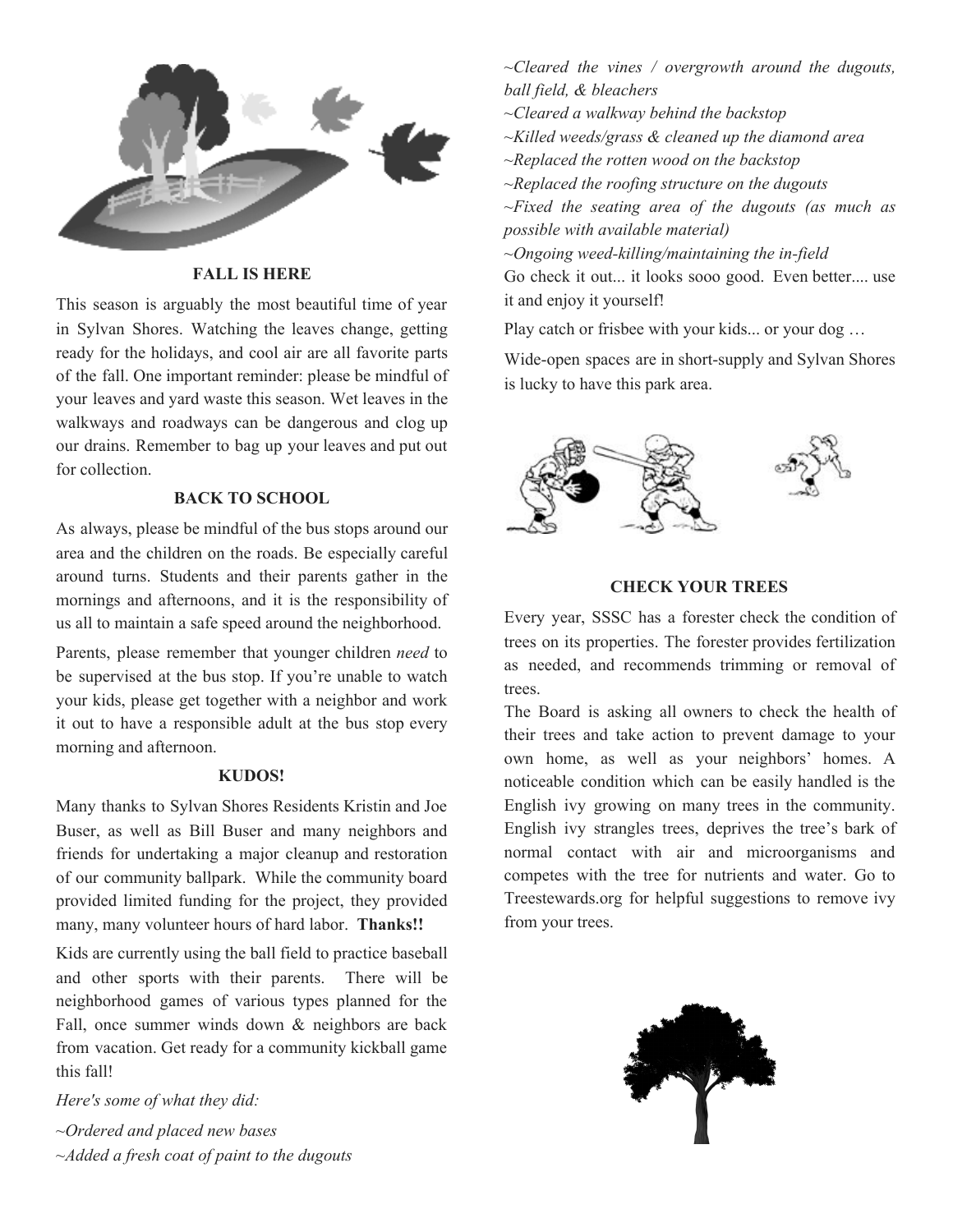## **CALLING ALL RESIDENTS**

The Board of Directors has more work to do. We are motivated and excited to do the work, but can't do it alone. We are interested in finding those of you out there also motivated and excited to make a difference in the community. We seek all skill sets and there is opportunity for physical work, leadership, project management, finances, communication, security, gardening, and more. Do you have other ideas? Bring it on! Please reach out to us or (even better!) attend a Board meeting and introduce yourself. We look forward to running with the best and seeing the community become all it can be. Board Meetings are every third Monday of the month.

With all of the maintenance and improvements we hope to make as your Board of Directors, we often have jobs here in the community that require licensed and insured contractors (construction, electricians, plumbers, painters, etc.). Jobs range from little things around the area to larger projects which would benefit the community as a whole. We would love to know of residents who are interested and fit the bill whom we might hire down the road for jobs or who may be willing to volunteer their time. Please contact a member of the Board if this sounds like you.



There will certainly be more to come in other areas, but for now, we are looking for a Grounds & Parkways chair. Duties/needs include the following:

-Coordinate and lead monthly meeting (outside of board meeting).

-Meeting contractors around Sylvan Shores to facilitate projects, keeping track of bids, monitor work being done.

-Coordinate with contractors for rain garden maintenance, Shorewalk Rd maintenance, vine clearing and pulling, an Arborist for tree care, and clearing out of parkways.

-Keeping spreadsheet of maintenance schedule

-Project management for Ballfield rehabilitation including reforestation grant, vine clearing, ballfield infrastructure maintenance

-Assist with planning "Volunteer Days" in the neighborhood, to include community clean-up, kickball game, cookout, etc.



# **PLANNING A PARTY? Rent our Clubhouse!**

Did you know we have an great clubhouse available to Sylvan Shores residents? You can host your next kid's birthday party, family reunion, wedding shower, or retirement party right in our neighborhood! The Clubhouse features a large party room with wood floors (no need to rent a dance floor!) and plenty of folding tables and chairs (you provide the ribbons and decór). We have a large kitchen with fridge, range, and microwave for your use. In addition, we feature our brand-new playground outside for your kids to entertain themselves while the grown-ups relax.

Price is just \$100 for 4 hour rental.

Must be Sylvan Shores resident, and renter is responsible for cleanup.

Interested? Please contact Dan Anthony at [dsa1944@aol.com](mailto:dsa1944@aol.com) or 410-956-3350.

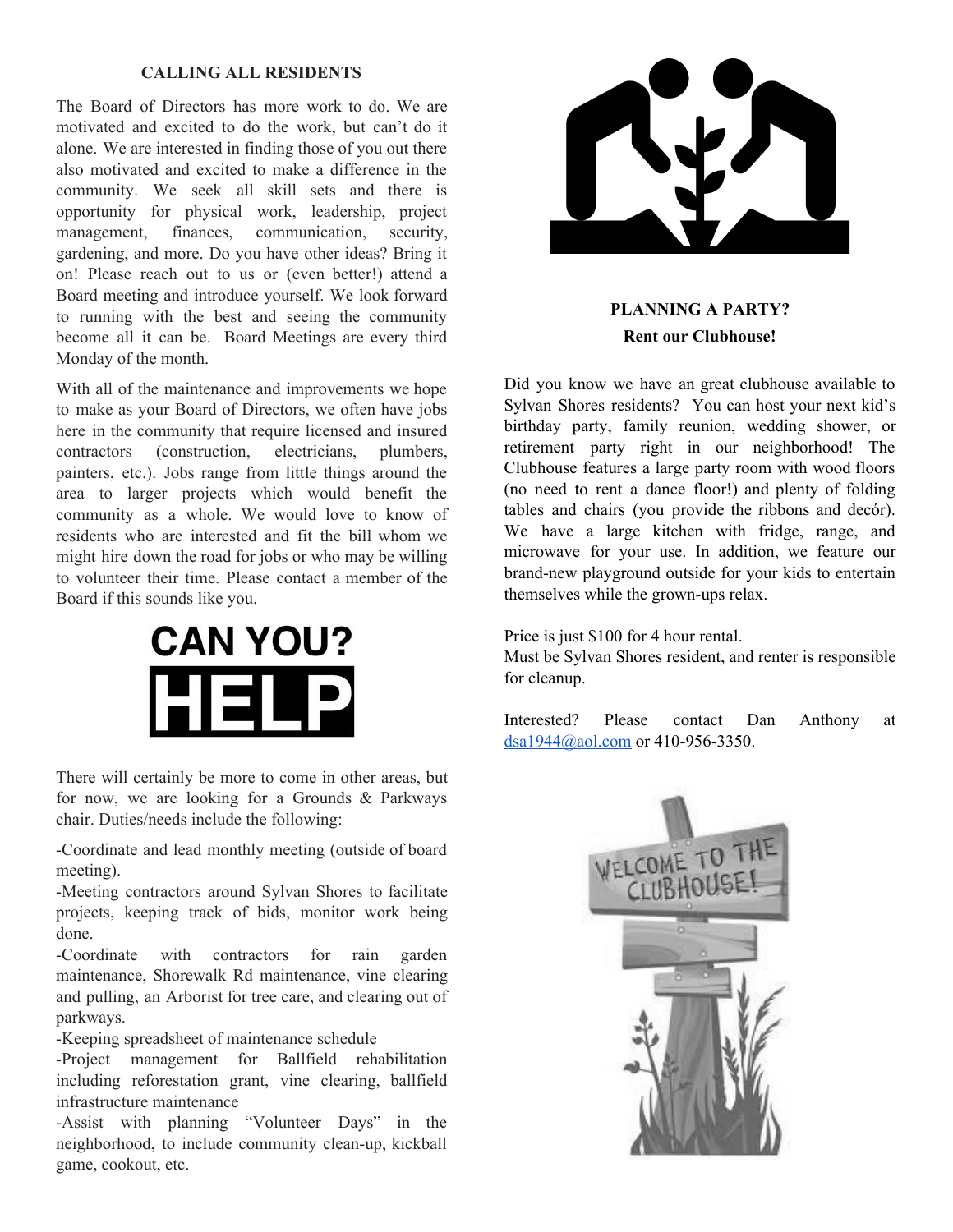

## **STORMWATER MANAGEMENT PROJECT**

Have you been down to the boat ramp area lately? You may have noticed a bit of construction. This was all part of a grant-funded project with the South River Federation to reduce contaminated stormwater runoff and improve the quality of our water. This leg of the project (known as System H) has been complete, thanks to the hard work and constant attention of your Board and their partnership with the South River Federation.

While this project caused some temporary disruption in parking by the boat ramp, the completed project does leave room for at least 3 *thoughtfully* parked trucks and trailers. Additional parking is available at the Clubhouse and near the ballfield on Meadow Road.

## **HELP THE RIVER, ONE OYSTER AT A TIME**

Our river has historically been home to oysters, but the Chesapeake Bay has hit record lows compared to what once lived in the water. *Marylanders Grow Oysters* is a project through the Maryland Department of Natural Resources to help protect millions of young oysters through their first year of life until they can be transported to further mature. The ultimate goal is oyster restoration to help improve the health of the Chesapeake Bay and its tributaries. Our very own swim pier is home to an oyster restoration project. Any resident with a pier is welcome to join and participate in this project with a cage on their own pier. Contact Nancy Merrill Sullivan with the South River Federation for more information on how to join this project: 410-224-3802.





## **A NEW CHARTER AND BYLAWS FOR SSSC**

Major changes have taken place in Sylvan Shores over the past several years, including replacing the water and sewer utility and establishing the Special Community Benefit District (SCBD). Because of these changes, the Charter and Bylaws of Sylvan Shores Services Company, Inc. (SSSC) were out of date and needed to be changed.

Earlier this year, the stockholders approved the SSSC Articles of Amendment and Restatement ("Charter") and at a special stockholders meeting in April, Revised Bylaws were approved. The Charter was filed with the State Department of Assessments & Taxation and both documents are effective as of April 18, 2017.

Below is a summary of the major changes to the Charter and Bylaws:

Charter:

- Removes all utility, stock and stockholder language. There are no longer any "stockholders."
- Provides that the corporation has no authority to issue capital stock.
- Provides that the corporation will have no fewer than 5 nor more than 14 directors.
- States that the corporate operations are on a non-profit basis (as amended in the current Charter in 1978).
- States that the corporation will use its funds only to accomplish the purposes set forth in the Charter, and provides for distribution of assets upon dissolutions as required by tax law of nonprofit corporations.
- Provides that the corporation is composed of members who are lot owners.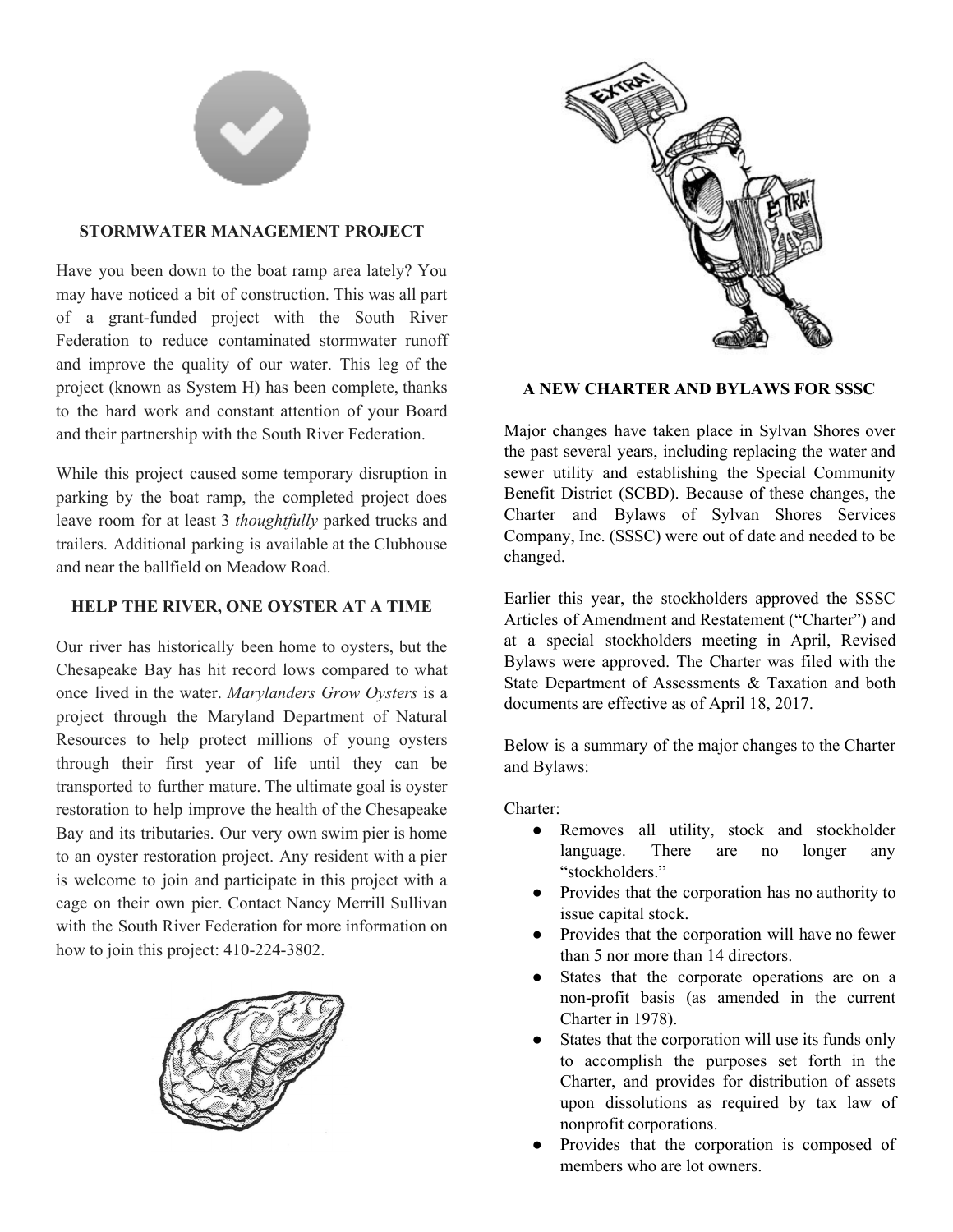Bylaws:

- Provides that a member is a lot owner and each tax account is a Member, without membership fee, and with voting rights on budgets, elections and Bylaws amendments.
- Reflects the SCBD.
- Changes how the board of directors is elected. Directors and officers must have a majority vote.
- Adds a Reserve Fund article to assure this fund is maintained and used appropriately.
- Provides for 2 membership meetings/year. May for elections and other business; November for budgets and other business.
- Adds a Budget/Funding article to manage SCBD budget and SSSC budget and the budget voting process.
- Lists types of transactions related to real property which require vote by Members.
- Removes prior Article XVI, Annual Assessment, which provided a cap of 15% on assessments. Members will vote on budgets and therefore control any increases/decreases themselves.

In the motion to adopt the Bylaws, it was approved that the first the first Board elections will be made in May 2018. The current Board has agreed to serve until May 2018. The first membership meeting will be held in November for budget presentation and vote. The Charter and Bylaws documents will be mailed to all owners once updated Rules & Regulations are approved by the Board. In the meantime, they are available on the website, [www.sylvanshoresriva.com](http://www.sylvanshoresriva.com/).

It's important to note that SSSC is not a homeowners association! It is a Maryland non-profit corporation which owns and maintains properties deeded to it, including the parks, parkways, piers, beaches and riparian rights, clubhouse, and roads (Apple, Butternut, Tulip and Shore Walk), for the benefit of the Sylvan Shores community. By the establishment of the SCBD, SSSC is able to obtain funds for maintaining these properties for the benefit of the members of the district.

For more information about the SSSC and the SCBD, visit our website.



## **Finance and Budget**

SSSC operates under two budgets: SCBD and a Non-SCBD (SSSC) budget. The SCBD budget is funded by tax assessments for established purposes; the SSSC budget is funded by fees from amenity rentals/leases for those expenses not allowed to be paid from tax assessments (such as tax preparation and audits, some legal expenses).

The SCBD budget is broken down by its purposes as established by law. They are:

- 1. Acquiring, maintaining, improving, and operating real property, facilities, and personal property owned or to owned by SSSC for the common use and enjoyment of the owners and residents of the community. (General maintenance and improvements).
- 2. Recreation events and gathering.
- 3. Community-wide insect and pest control.
- 4. Security for protection of real property, facilities, personal property owned or to be owned by SSSC for common use and enjoyment of owners and residents of the community. (Note that this does not include security police, which is not allowed in the SCBD).
- 5. Administrative expenses.

Below you can see how we did with the 2017 Fiscal Year for the SCBD, which ended June 30<sup>th</sup>:

|                                     | <b>Budget</b> | Actual      |
|-------------------------------------|---------------|-------------|
| General maintenance /improvement    | 33,890.00     | 31,706.37   |
| <b>Replacement Reserves</b>         | 12,969.86     | 12,969.84   |
| Recreation events and gathering     | 0             | 0           |
| Community-wide insect/pest control. | 0             | 0           |
| Security                            |               | 0           |
| Administrative expenses             | 26,800.00     | 24, 151. 18 |
| County Administrative Fee           | 2,000.00      | 2,000.00    |
| <b>Total</b>                        | 75,659.86     | 70,827.39   |

Any surplus will be applied toward the 2019 Fiscal year budget.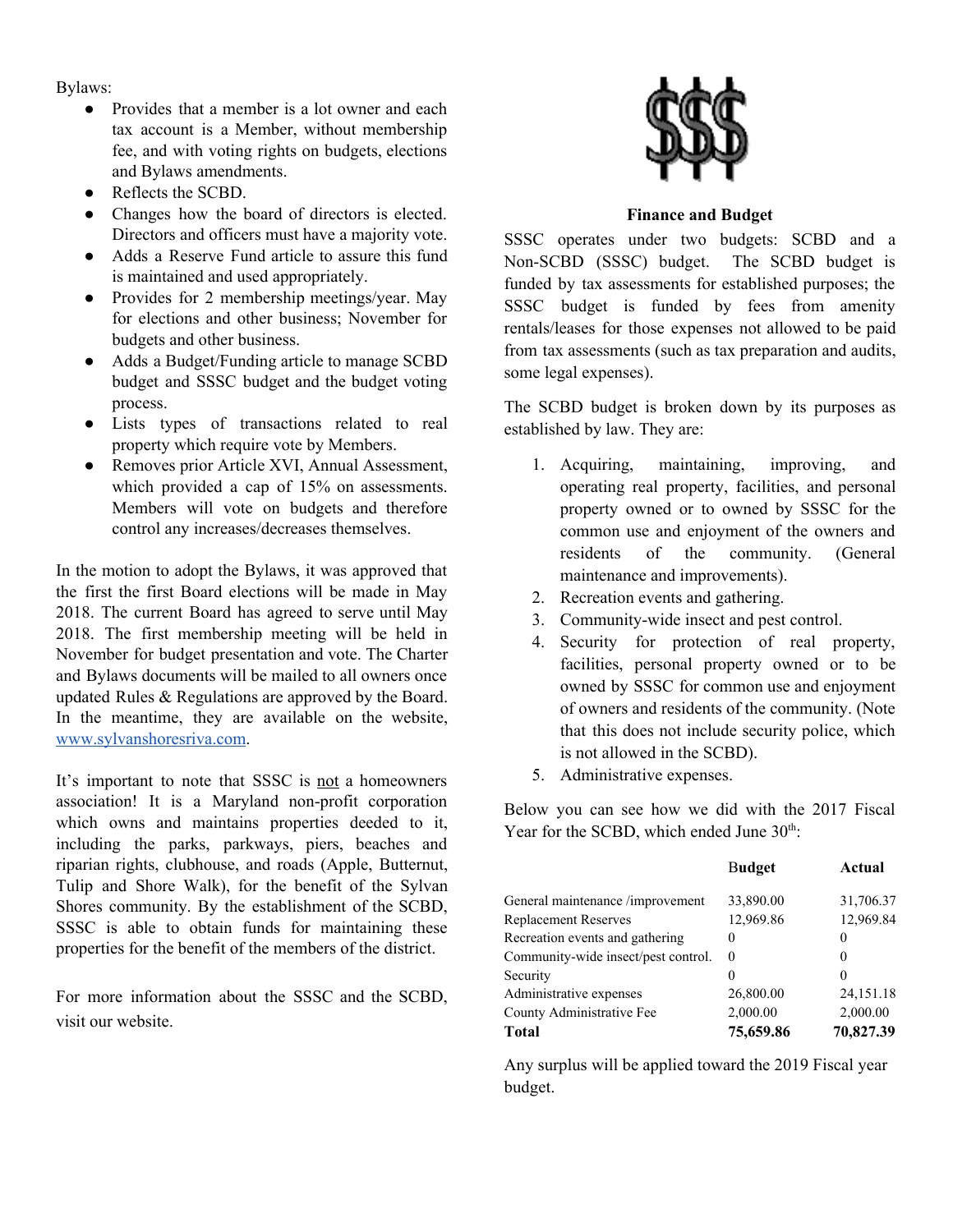Here are our the budget(s) for the current 2018 Fiscal Year (July 1, 2017 to June 30, 2018):

## **SCBD (Special Community Benefit District) FY2018**

| General maintenance and improvement     | 37,000.00 |
|-----------------------------------------|-----------|
| <b>Replacement Reserves</b>             | 13,677.00 |
| Recreation events and gathering         | 0         |
| Community-wide insect and pest control. | $\theta$  |
| Security                                |           |
| Administrative expenses                 | 25,701.00 |
| County Administrative Fee               | 2,000.00  |
| <b>Total</b>                            | 78,378.00 |
|                                         |           |

Tax Assessment =  $283.22$  per tax ID

#### **SSSC (non-SCBD budget) FY2018**

| Legal                             | 3,000.00 |
|-----------------------------------|----------|
| Tax Preparation/Audit/Filing Fees | 4,000.00 |
| Donations (RVFD)                  | 50.00    |

Members will receive Fiscal Year 2019 (July 1, 2018 to June 30, 2019) budgets for their vote. This is the first year that all owners in SSSC will have a vote on the budget. The Board is excited to have this input. Members may vote by ballot, or attend the November 20<sup>th</sup> Membership Meeting to cast their votes. Please address any questions to sylvanshoresbod $@g$ gmail.com.

## **2017 BOARD OF DIRECTORS**

| President Tim Cook          |                                       |  |
|-----------------------------|---------------------------------------|--|
| Vice-President Rachel Kline |                                       |  |
| Treasurer Cathy Izzi        |                                       |  |
|                             | Secretary LaShandra C. Oliver         |  |
|                             | Directors: Steven Bradley, Judy Moody |  |

### **2017 COMMITTEES**

The committees expect to be very active this year. The following is an overview of active committees and responsibilities. Chairpersons will report more on activities and objectives for 2017 in an upcoming newsletter. In the interim, please use the "Contact Us" link at [www.sylvanshoresriva.com](http://www.sylvanshoresriva.com/) or attend a Board meeting to learn about their activities.

**By-Laws/SOP/Rules & Regulations**: Recommends or reviews Board recommendations for changes to corporate documents and drafts changes for approval; provides clarification of contents of such documents; provides comments on proposals/bids/contracts for goods and services. Chair, Marge Farnan, [margefarnan@comcast.net](mailto:margefarnan@comcast.net)

**Clubhouse & Recreation**: Arranges for maintenance and improvement of Clubhouse and recreation facilities including playground equipment; administers rental agreements for the clubhouse; works with Grounds  $\&$ Parkways committee for maintenance of green areas. Chair, Dan Anthony, [dsa1944@aol.com](mailto:dsa1944@aol.com)

**Finance**: Concerned with financial management of Sylvan Shores Services, including preparation of budgets and recommendations for assessments; oversees replacement reserve fund; assures the collection policy is implemented (where applicable); and performs audit review. Chair : Cathy Izzi, gc.izzi@verizon.net

**Grounds & Parkways**: Arranges for overall maintenance and improvement of the physical appearance of the community, including all parkways and other green spaces, South entrance area, and clubhouse grounds. Works with Waterfront Committee to coordinate grounds maintenance for waterfront park areas; arranges for County dumpster and mosquito spraying for community.

**Roads & Drainage**: Although most roads will now be County Roads, this committee will monitor and report/follow-up on issues to the County. Monitors repaving of roads in conjunction with County water & sewer project and storm water management project.

**Waterfront**: Arranges for maintenance and improvement of beach areas, boat and swim piers, and stairways to waterfront areas; administers boat slip and other light craft lease agreements. Chair, Rachel Kline [rachel@brooks-ins.com](mailto:rachel@brooks-ins.com).

**Communications:** Manages Sylvan Shores digital and communicative presence, such as Facebook, website, and newsletter. Members of this group will work to share information on the happenings of Sylvan Shores and coordinate communication between the community and other committees. Chair, LaShandra C. Oliver, [LaShandra.Oliver@gmail.com](mailto:LaShandra.Oliver@gmail.com).

Special committees are also assigned for a specific period of time in order to complete a specific task, such as a Nominating Committee or Audit Committee.

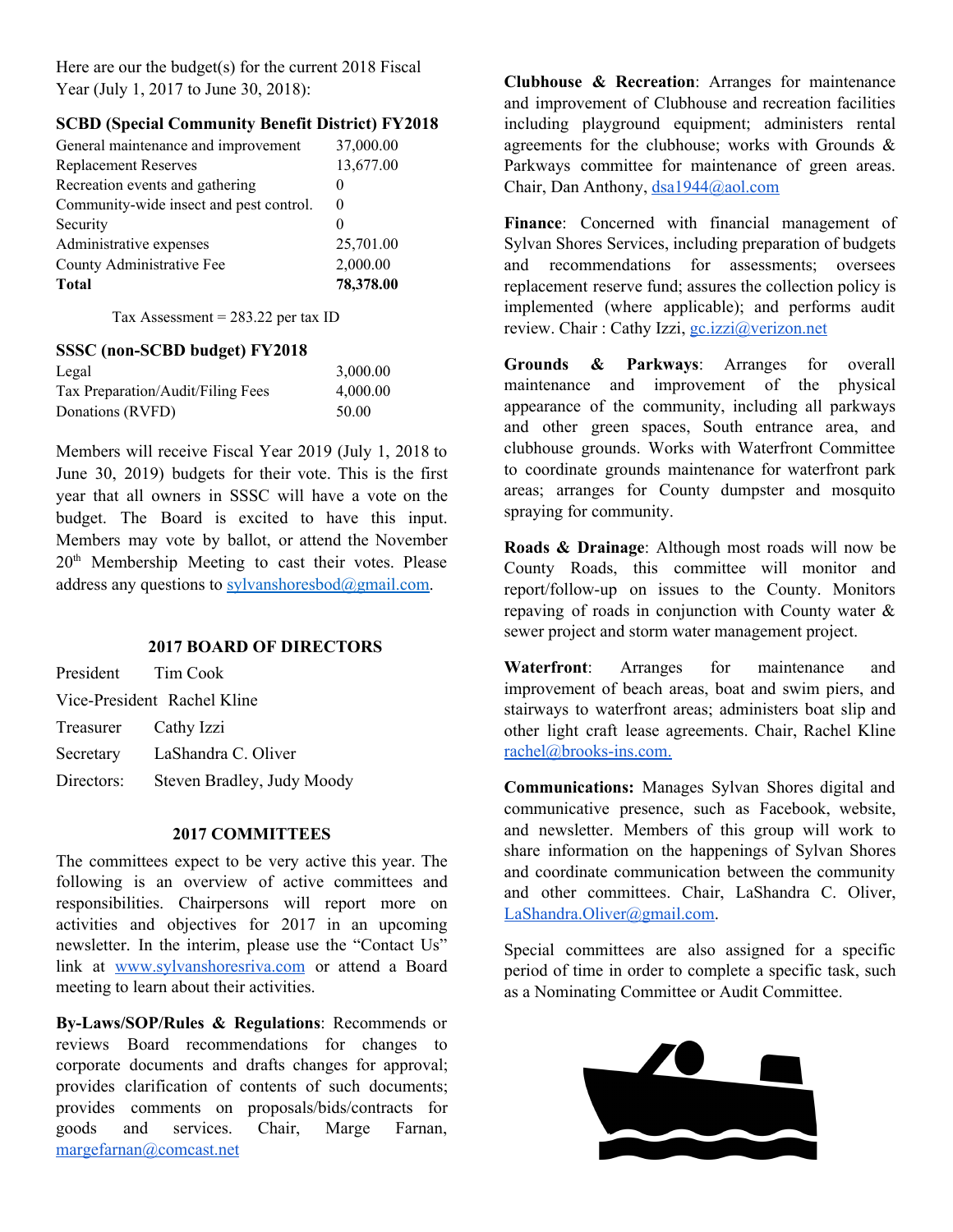#### **WATERCRAFT STORAGE**

**Boat Slips:** Several slips are available on the South River boat pier and one shallow slip on the Forest Side boat pier. Please email the Board with requests to rent a slip.

**Light Crafts (canoes, kayaks):** The community has kayak racks on both sides of the neighborhood. Registration is required to use the racks. This year, a \$20 storage fee will apply. The fee covers April 1st through March 31st 2018.

**Boat Ramp Keys:** Available to residents in good standing (no outstanding service or community maintenance fees). The fee for a new key is \$25 for one year. Boat registration information is required and you must turn in all old keys. Boat ramp keys open gates on both the main and Forest side of Sylvan Shores.

Contact Bill Buser at 410-919-7931 or [bbuser23@yahoo.com.](mailto:bbuser23@yahoo.com)



#### **HOUSEKEEPING**

Trash and recycling should be put out by 6:30am Thursday morning. Mark yard waste with an "X" and keep next to trash and recycling. Please keep all trash and trash cans off the curb if not Wednesday evening or Thursday morning. Do NOT store your trash by the road outside of these times, as it becomes an eyesore and an attraction for animals.

Remember to please hide your property and secure all of your vehicles and house locks everyday and every time! Your neighbors would much rather you double check your locks with your keyfob before going to bed instead of seeing police cars in the community investigating a crime!

Please be vigilant in our community. Drive slowly as you enter and exit our community to observe anything illegal or suspicious. Please watch out for your neighbors' homes and our community property. If you see anything suspicious, please call 911 and report it. You do not have to identify yourself but please give a description of what you saw including a tag number or description of the suspects. Call 410-222-8610 or 911.

#### **PARKING REMINDER**

Please be thoughtful when parking in the community.. You should limit your parking to your own property, driveways, and garages. The streets of Sylvan Shores are too narrow to allow for parking on the street in most places. This allows fire trucks and other emergency vehicles to get around the small streets when they need to. At the entrance to the Forest Side there should be no parking at the top of the hill on the curb.



BIG thank you to Michael Day and Bayview Construction Management, who donated a gently used range to replace the nonfunctioning oven in our clubhouse.

Thanks again to the Buser family for all of their hard work cleaning up the ballfield.

As always, the Board of Directors would like to thank HighStarr Copy & Print Services for working with us to produce this newsletter. Their customer service is unbeatable and their finished products are spectacular. Thanks HighStarr!

Anyone with interest in helping with future newsletters or anyone with information they would like to include in future issues, please send an email to [LaShandra.Oliver@gmail.com](mailto:LaShandra.Oliver@gmail.com).